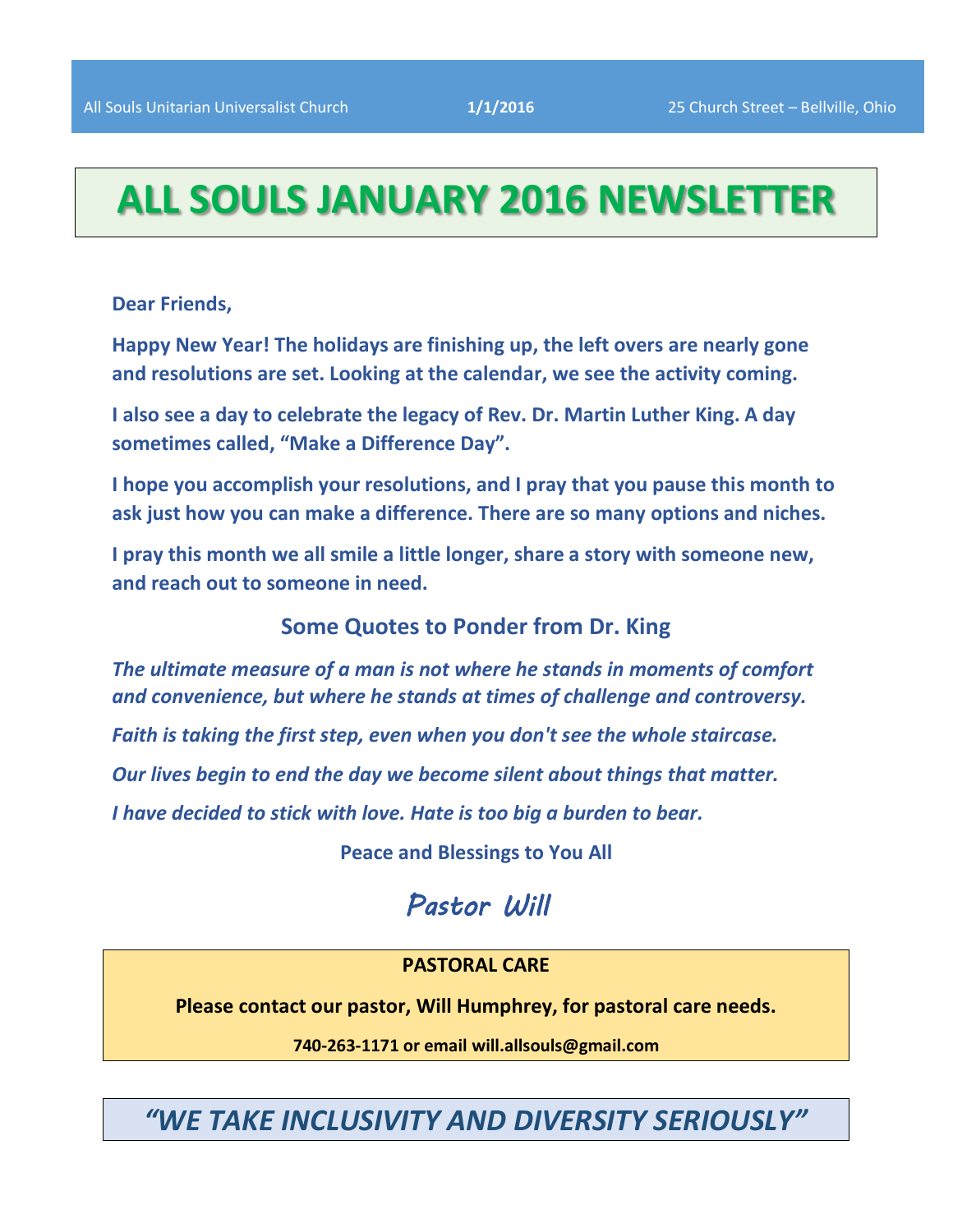# *MESSAGES FROM THE BOARD*

# **…from Glenn Myers, President**

### **A SECULAR, BUT SPIRITUAL, CHRISTMAS STORY**

Once upon a time, a young boy lived on a farm in a rural area where the houses were at least a mile apart. He was an only child but not a lonely child. His dog was a constant companion. He made pets of the farm animals, and there were some other farm kids in the neighborhood to play with occasionally. That child would be me.

Money was depression-tight in those years, but my parents always did their best to provide a happy Christmas for me. That would include a decorated tree and a special gift which Santa would deliver on Christmas Eve. The special gift was "ordered" via a letter my mother helped me write and send to the North Pole each year. My parents were not religious, so I didn't learn about the holiday's namesake until later on. Santa Claus was the guiding spirit of the season for me. He was mysterious, always dependable, inspiring but just out of reach, both caring and demanding, generous and forgiving, capable of magical things involving reindeer, a sleigh, and chimneys - I was a believer- not a bad role model really.

The particular Christmas I'm remembering is the one when I was 5 or 6. There had been a lot of snow that year, thus my gift request - a pair of four-buckled arctics (boots). Money had been especially scarce that year, and my parents could not afford a tree. I worried that Santa would not deliver my boots if we didn't have a Christmas tree. My mother assured me that we would work it out, and I always trusted her, but I was surprised by her solution.

Mom moved an old high-backed kitchen chair into the living room and suggested we decorate it. She had saved a few tree ornaments, which were tied onto the back of the chair, some cotton balls and silver streamers (ice sickles) were added; a white sheet was draped around the seat creating a perfect place for Santa to place my gift. We had a Christmas tree!

I stayed awake as long as I could on Christmas Eve but heard nothing. The next morning saw me up early, and I could feel the spirit of Santa and Christmas. I bounced down the stairs and sure enough, there was a package placed squarely on the seat of the chair. I called to my mom and she said to go ahead and open the package. I did and there they were, four-buckled arctics just like my dad's.

Grandpa and Grandma lived just a couple of miles away, if you walked across the fields. We always joined the rest of the family there on Christmas Day. That Christmas was no different, except I was proud to wear my fourbuckles even though they were a little large for me - I don't think they made them in children's sizes in those days.

Despite all the commercialism and fuss over who is in charge, the spirit of Christmas and Santa still lingers in my heart.



**Merry Christmas Everybody!**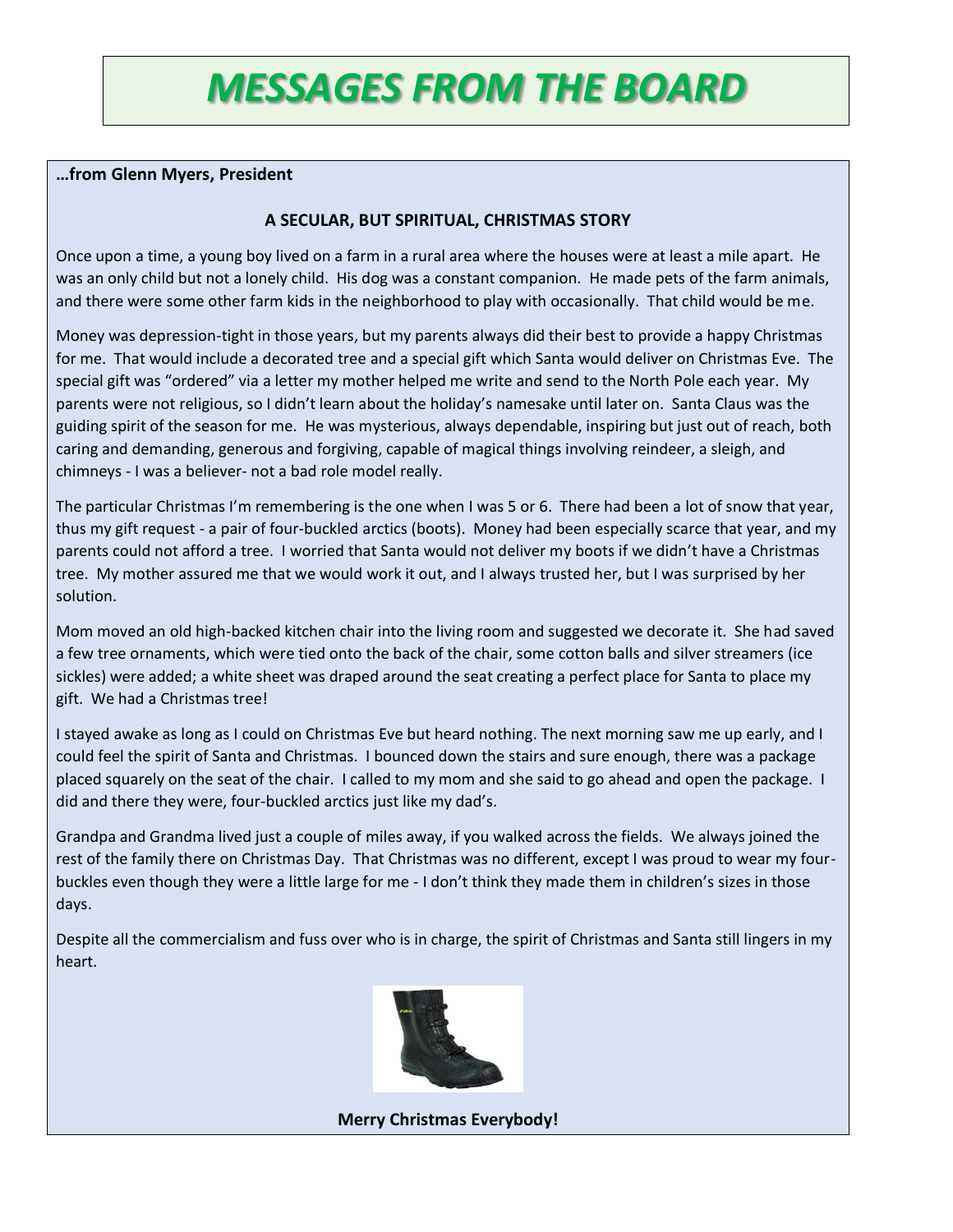| <b>NOV. TREASURER'S REPORT</b>       | <b>Average</b><br><b>Attendance: 56</b> |           |
|--------------------------------------|-----------------------------------------|-----------|
|                                      | <b>NOVEMBER</b>                         | $Y-T-D$   |
| <b>INCOME</b>                        |                                         |           |
| <b>Pledges</b>                       | 2,812.00                                | 11,653.00 |
| <b>Offerings</b>                     | 544.50                                  | 2,625.50  |
| <b>Maintenance Fund</b>              | .00                                     | 3,150.00  |
| <b>Kenya Coin Collection</b>         | 83.10                                   | 413.84    |
| <b>Rummage Sale</b>                  | 1,039.79                                | 2,187.33  |
| <b>Recycle</b>                       | .00                                     | 46.98     |
| <b>Minister's Discretionary Fund</b> | 0.00                                    | 0.00      |
| <b>Fundraising Expenses Account</b>  | $-190.97$                               | 658.09    |
| <b>Other</b>                         | 40.10                                   | 221.75    |
| <b>TOTAL</b>                         | 4,328.52*                               | 20,956.49 |
| <b>EXPENSES</b>                      | 3,151.20**                              | 19,017.99 |
| <b>DIFFERENCE</b>                    | 1,177.32                                | 1,938.50  |

**\*A monthly income of \$3,645.50 is required in order to meet annual expenses of \$43,746.00**

**\*\*Expenses Other than "Usual": R.E. Supplies - \$80.00**

# **NOVEMBER PLEDGE REPORT**

| <b>Total Units</b><br><b>Total Pledges</b> | 31<br>24        |           |
|--------------------------------------------|-----------------|-----------|
|                                            | <b>NOVEMBER</b> | $Y-T-D$   |
| <b>Amount Pledged</b>                      | 2,155.00        | 12,898.00 |
| <b>Amount Received</b>                     | 2,812.00        | 12,453.00 |
| <b>VARIANCE</b>                            | 657.00          | $-445.00$ |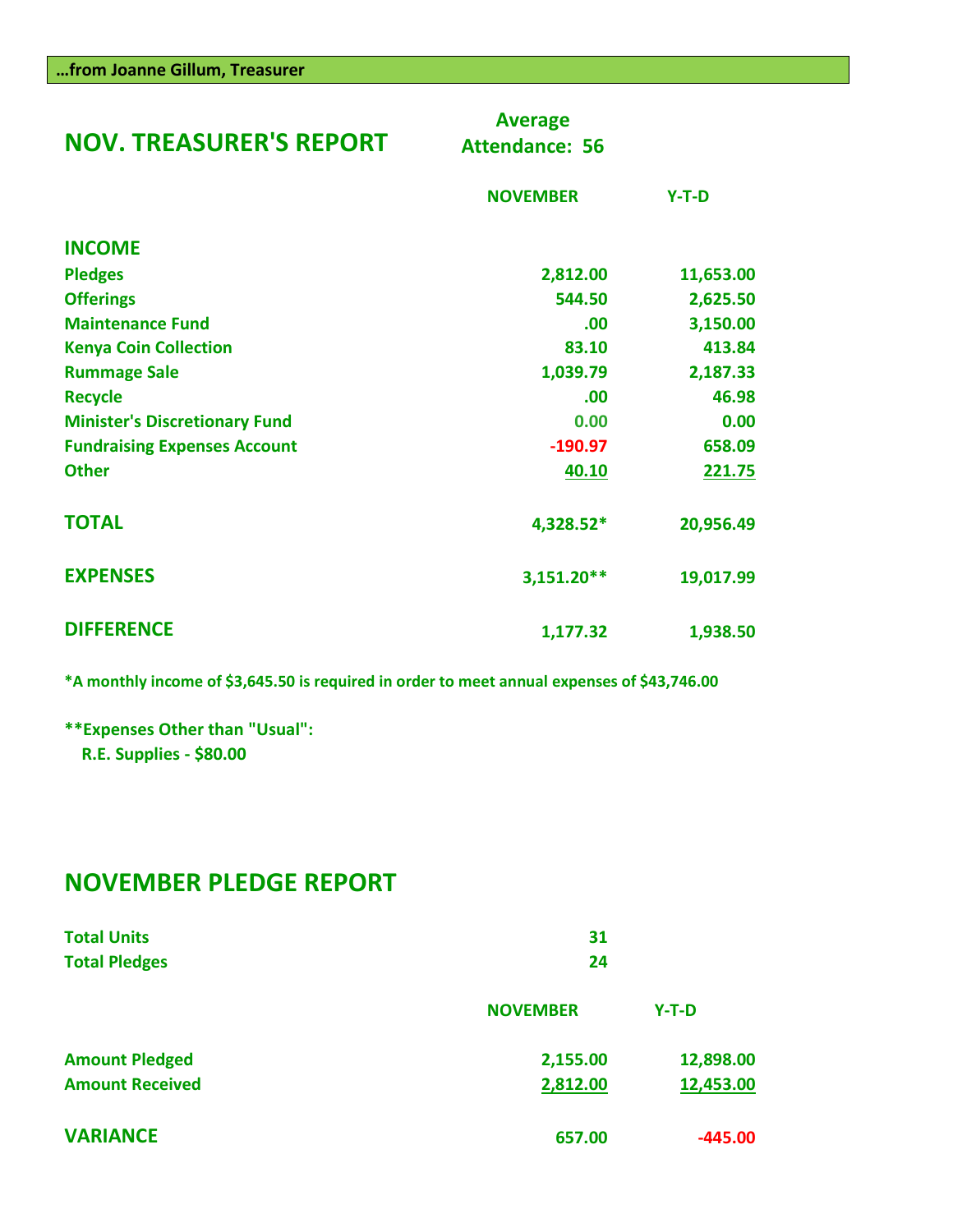#### **…Treasurer cont.**

#### **THANKS TO DONORS!**

Throughout 2015, donations have been received allowing for the purchase of a sign, two windows, cha and materials for sun catchers, without wrecking our budget. Those donors are Elizabeth Richmond, Marjorie & Morley Smith, L.D. Ball & Sandy Macpherson, Chuck Rhodes, Melanie Seaman & Fate Christian and Joanne Gillum. Thank you!

#### **…from Chuck Rhodes, Building & Maintenance Trustee**

The November and December weather has been so mild that the snow blower has remained in the shed. This certainly helps our heating bills.

Christmas is over, but Santa Claus delivered two new windows for the basement. One replaces the emergency exit glass window with an insulated metal unit that opens out instead of in. The other window is double thermal pane glass replacing the single pane glass window. The frame was also replaced because of the deteriorated condition of the old frame. Installation was completed December 30. This was made possible by a generous donation from a member of the congregation. THANK YOU VERY MUCH!

#### **HAVE A VERY HAPPY HOLIDAY SEASON - PEACE AND JOY**

#### **…from Liz Hansen, Religious Education Committee Chair**

Join us for a new Adult RE class starting the last Sunday in January (January 31). Joan and Reed Richmond will facilitate an interactive class titled "Yeah....but". The idea behind this class is to come up with a topic (sometimes a hot button topic like Planned Parenthood, Atheism, Evolution, Welfare, Bernie Sanders, etc.) and explain why you believe what you do based on facts. The rest of the class will play both devil's advocate, challenging your beliefs ("yeah, but what about this") and also help you clarify your reasoning with additional evidence. We've all been in a mixed crowd where someone makes a statement we know just isn't correct, so this will help us develop a process so you feel comfortable saying "I just don't believe that and here is why". The details of the process will be presented on the first day of class.

In January, the kids will start a new class developed by the UUA titled "Love Surrounds Us", which introduces the Seven Principles. The UUA developed classes schedule enough material for 75 minutes plus bonus material for another half hour or more. In the past, the teachers have had a hard time really getting into the lesson with only a half hour class, so we are going to start class at the beginning of service at least three weeks out of the month. We are still working out the details of what will happen the other one or two weeks of class, but the kids will be upstairs for at least the beginning of service and the entire service when the speaker is appropriate for young children. The nursery aged kids will continue to go down at the same time. If you'd like to help out with the classes, please talk with Liz Hansen.

Judy Shaffer has organized a monthly **All-Inclusive Casual Get-Together for All Women** on the third Wednesday of each month. Plan to join Judy for an evening of conversation on Wednesday, January 20 @ 7:00 p.m. Come as you are.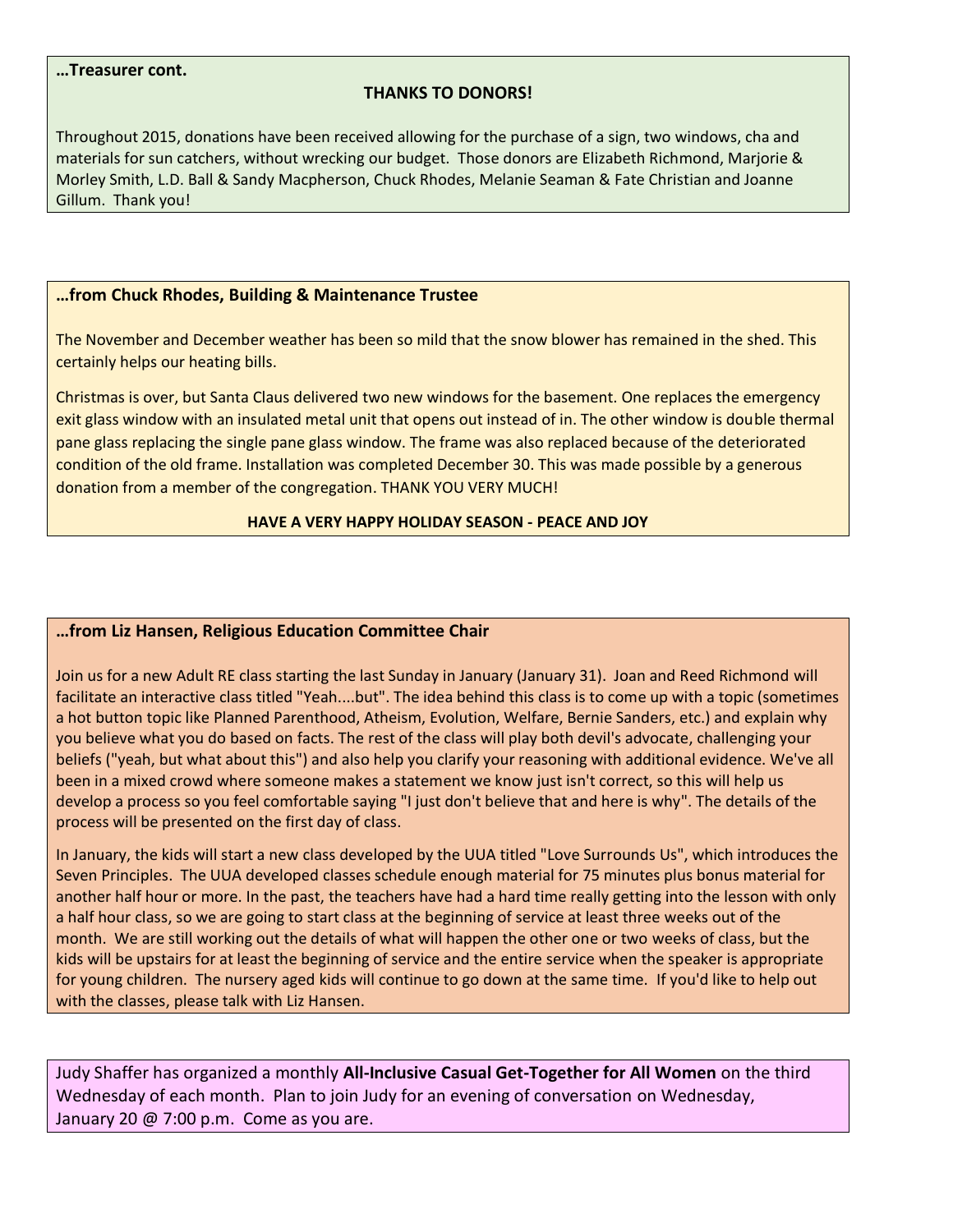# **…from Art O'Leary, Social Action/Social Justice Trustee**

Happy New Year to everyone. May this year bring continued spiritual growth to all and each. Our holiday giving was a big success - we collected \$110+ for Shop with a Cop and a carload of food and clothing for BNOC. Thanks everybody!

My own spiritual life had a growth spurt last month with a visit to Friday prayers at the Islamic Society of Mansfield, the local mosque. The Imam is very friendly, welcoming and scholarly (and young). The live singing in Arabic was hauntingly beautiful and took me back over 40 years to my visit to Palestine, where the singers are heard 5 times a day for the call to prayer. Much of the service I could not understand, since I don't speak Arabic, but the sermon was delivered in Arabic alternating with the English translation. The Imam discussed the importance of tolerance and the differences in the understanding of extremist and Islamist between Christians and Muslims. Just like at All Souls, there was much I could agree with and some I didn't (and a lot I learned). I was surprised at the end of the service by how friendly and approachable everyone was. Yes, the women were covered and segregated and somewhat retiring, but I felt welcome and I plan on going back. Anyone want to come with me?

I am exploring the possibility of All Souls helping with the resettlement of a Syrian refugee family - what a process! I'd love to hear your thoughts.

Connections with African-American Community were strengthened by Glenn (who is a member) and me attending the monthly NAACP meeting. The meeting is held on the second Monday of the month. Anyone interested is welcome to come along.

> **Peace, Art**

# **…from Courtney Lower, Media, Advertising & Growth**

I was honored to be asked recently to fill out the unexpired term of the church's trustee position for Media, Advertising & Growth. I feel this is an excellent opportunity for me to become more involved with All Souls and for members to get to know me a little better.

Since there is no time like the present, allow me to share some information about myself.

My husband, Joe Connell, and I reside in Mount Vernon, where we share our relatively newly purchased and renovated home with an 11-year-old cat named Zoe. Joe works as a Field Engineer with Perry ProTech and I am the Human Resources Manager with the Knox County Department of Job & Family Services. Prior to my position with KCDJFS, I worked 10 years at the Mount Vernon News as proofreader and occasional reporter. I hope that work experience will lend itself to this new trustee position.

Joe and I officially became members of All Souls in May 2015, and were married in September 2015 by Rev. Karen Bruno.

I am looking forward to exploring new and innovative ways to communicate the activities of All Souls with the surrounding communities and perhaps growing our membership through those initiatives.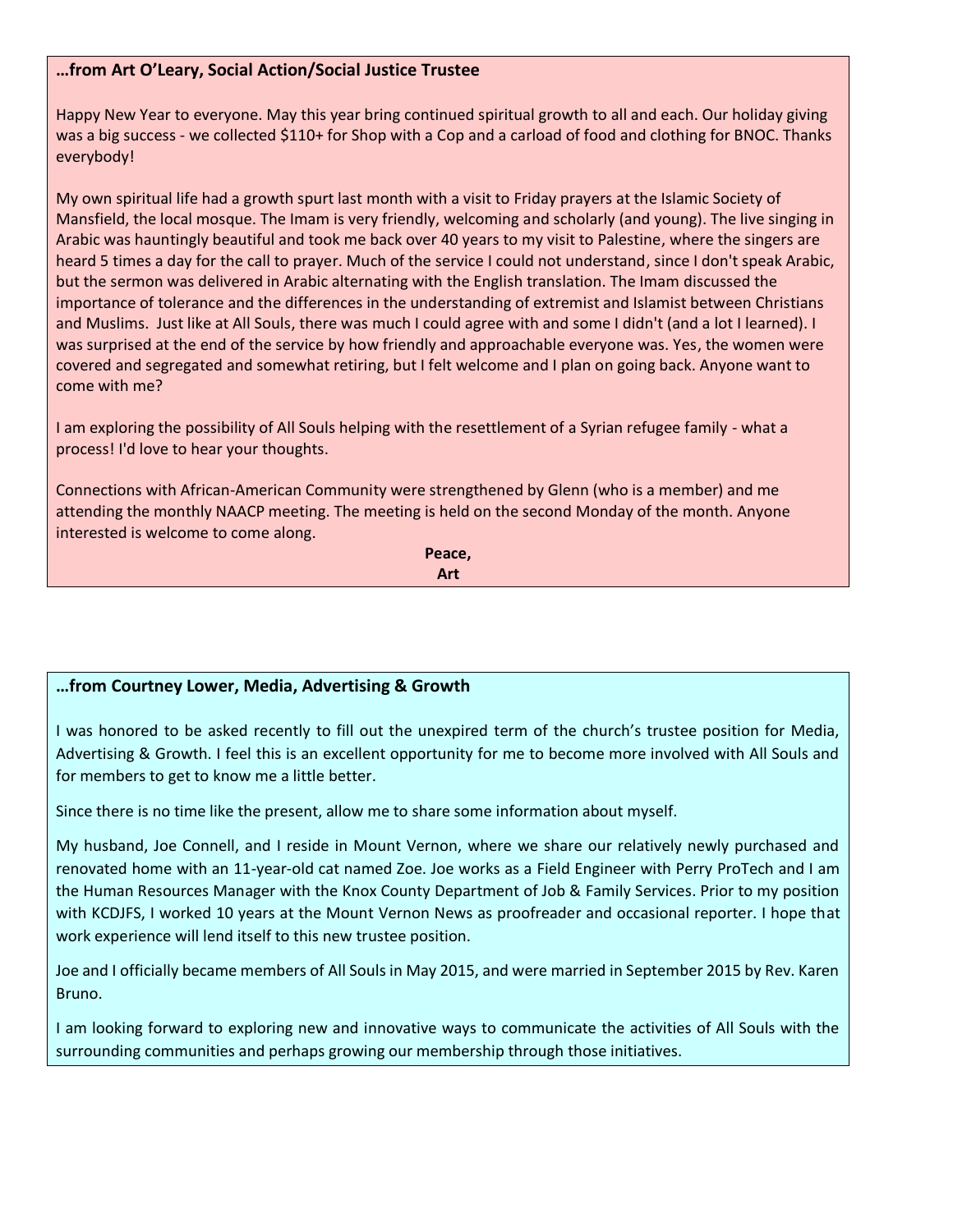#### **…from Irene Maginniss, Secretary**

#### **Happy New Year**

January 1st is a great time in the calendar year to look back,

reminisce and bask in the glory of our many blessings at All Souls.

It is also a time to be challenged and set goals for 2016.

As I look back over all the minutes from 2015 and before, I see we have had many changes and numerous accomplishments as a church community.

Within, we have seen much growth - one of which is the consistent higher attendance each Sunday.

Each month through 2016, I would like to mention one or more of the many things

we might appreciate that contributes to this growth and success.

Looking forward each week to the variety of speakers, the work and preparations

(of the pulpit chair, leaders and pastor) and constant energy that flows towards the affirmation and promotion of our UU Principles,

so that those may become practiced more consciously in our daily lives.

"... strong values and moral guides..... We live out these Principles within a "living tradition" of wisdom and spirituality, drawn from sources as diverse as science, poetry, scripture, and personal experience."

(learn more at UUA.org)

Might you be challenged to become an active participant in the

growing community at All Souls as a leader, speaker, planner, teacher, and/or committee member?

Join us and find out how in 2016.

If you already are, ask others or show them how to be a part of our growing community.

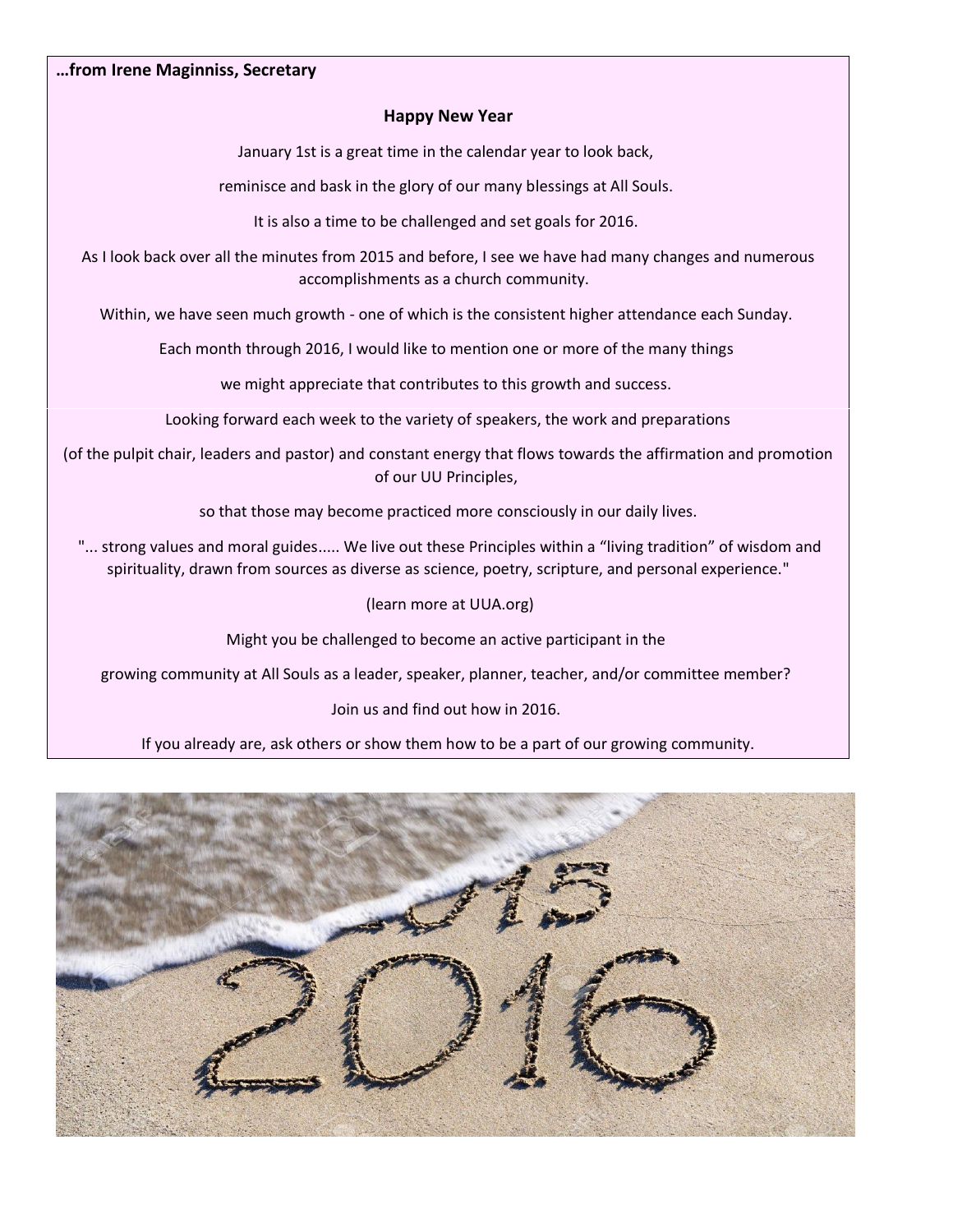#### **…from Brian Moore, Pulpit & Worship Trustee**

# **Greetings from the Pulpit Chair**

Goodbye 2015! What a great year at All Souls. Lots of changes, and all of them good.

Many people stepped up in 2015 to make our Church function successfully. I would like to take this opportunity to thank some people who make our Church the best place to practice the inherent worth and dignity of all. A place where we all can have a free and responsible search for truth and meaning. Thank you Glenn Myers for being our President. Thank you Ann Kilgore as VP. Irene Maginniss as our Secretary and Joanne Gillum as Treasurer. Shelley Mauk our Administrative Coordinator - Communications. She is the drummer that holds the rhythm together for the rest of us players in the band. Also, Jackie Moore for joining on for RE and Chuck Rhodes for Building Maintenance. Bruce Kilgore for Fellowship, Karen Gotter for Pastoral Care and Mike Garber as Finance Chair. Also, a special thank you to Courtney Lower for stepping up and filling our need for Trustee of Media, Advertising and Growth. I will continue to do my best at the Pulpit Chair and wish to thank my committee for a great job leading the Sunday service each and every week. Thank You! to Bruce Kilgore, Cheryl Church, Reed Richmond, Joan Richmond, Teasha Sargent, and Eric Sargent. A deep bow of love and gratitude to all of the above for all that you do.

A couple of big changes as well for 2015. We installed a beautiful new sign. A sign that invites all passers-by to ponder on the meaning of Diversity and Inclusivity. And last but not least, a deep bow to our new Pastor William Humphrey. Will has become a perfect fit for our church family and shows a sincere purpose in representing our Diversity, Inclusivity, and our Seven Principles. Thank you everyone who attends All Souls!!!

#### **And thank you for…….**



And now for some really big news!!! December 18, the release of episode 7, "Star Wars: The Force Awakens". I was there in 1977 when this all started. I was 14. The perfect age to be seduced by the power of the force and the majesty of the Jedi Knight. Straight from Joseph Campbell's story of "The Hero with a Thousand Faces", and "The Hero's Journey", George Lucas laid the blueprint for what would become known as "Star Wars". Important to UUs, as this movie represents many of our theologies and the Seven Principles of the Unitarian Universalist. So much so that the Unitarian Universalist fellowship of Wilmington UUWF in North Carolina has produced a video series called "A Religion of our Time", based on the theology of "Star Wars". So for our Affirmation, we will read this in unison..."For my ally is the force. And a powerful ally it is. Life creates it, makes it grow. Its energy surrounds us and binds us. Luminous beings are we...You must feel the force around you. Here, between you...me...the tree...the rock...everywhere!" - Yoda.



**Happy New Year to All Souls.... and May the Force Be with You!**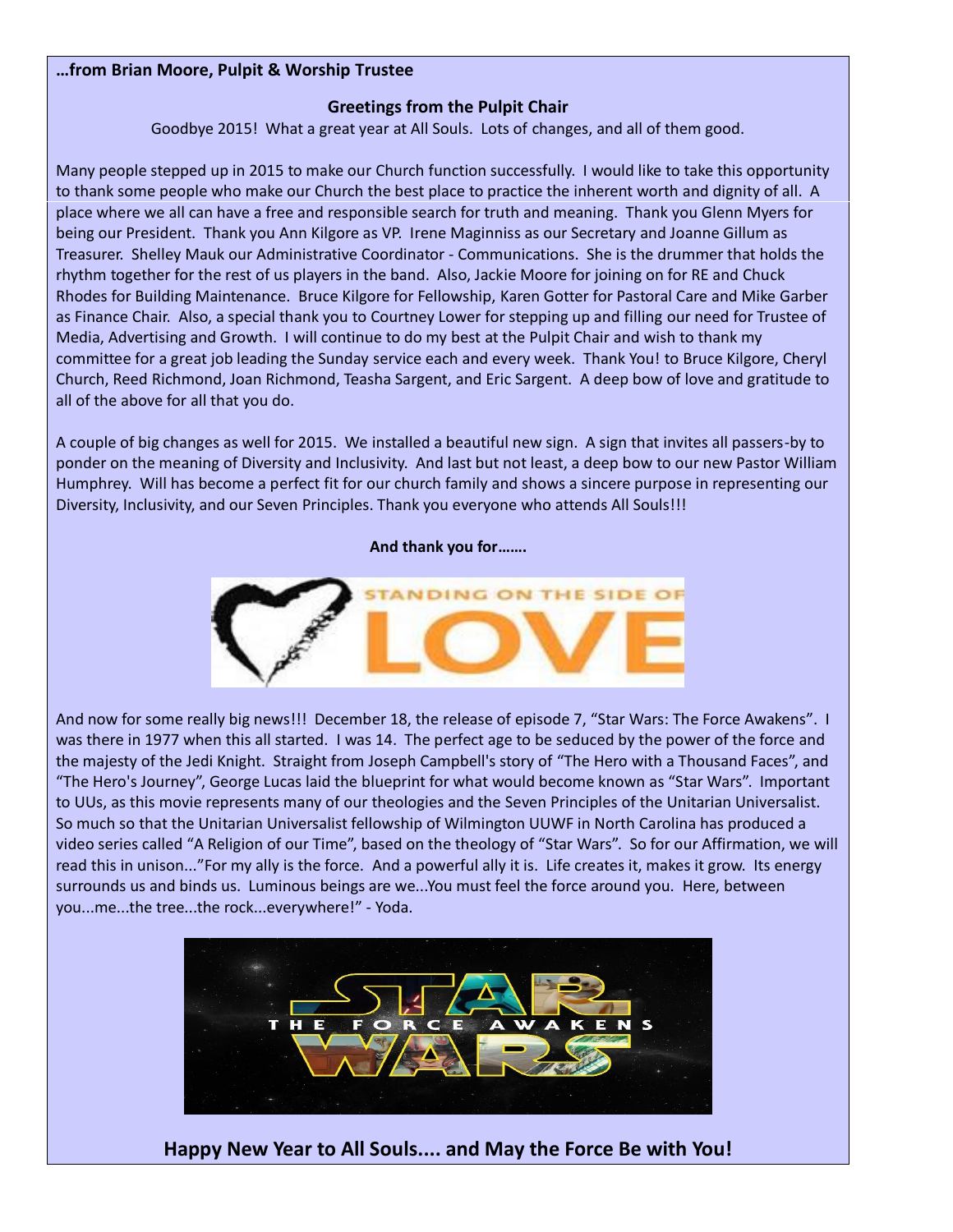|                                         | Pulpit & Worship cont.                                                                                                                                                                                                                                                                                                                                                                                                                                                                                                    |  |  |  |
|-----------------------------------------|---------------------------------------------------------------------------------------------------------------------------------------------------------------------------------------------------------------------------------------------------------------------------------------------------------------------------------------------------------------------------------------------------------------------------------------------------------------------------------------------------------------------------|--|--|--|
|                                         | <b>January Pulpit Schedule</b>                                                                                                                                                                                                                                                                                                                                                                                                                                                                                            |  |  |  |
|                                         | <b>January 3</b>                                                                                                                                                                                                                                                                                                                                                                                                                                                                                                          |  |  |  |
|                                         | Speaker: Pastor William Humphrey<br>Title: "Starting with the Man in the Mirror, New Year's Resolutions and Choice"<br>Topic: Inspired by three books: "The Happiness Project", "A Complaint Free World" and "The Autobiography of<br>Benjamin Franklin", we explore happiness, the virtuous life aesthetic and cognitive strategies to realistically be<br>the change you seek in the world.                                                                                                                             |  |  |  |
|                                         | Leader: Bruce Kilgore<br><b>Music: Trio Alla Breve</b>                                                                                                                                                                                                                                                                                                                                                                                                                                                                    |  |  |  |
|                                         | January 10                                                                                                                                                                                                                                                                                                                                                                                                                                                                                                                |  |  |  |
|                                         | Speaker: Deborah Chaney<br>Title: "Life is Not a True-False Quiz"                                                                                                                                                                                                                                                                                                                                                                                                                                                         |  |  |  |
|                                         | Topic: Musing on the compatibility of political correctness and personal integrity.<br><b>Leader: Cheryl Church</b><br><b>Music: Ayesha Manley</b>                                                                                                                                                                                                                                                                                                                                                                        |  |  |  |
|                                         | January 17                                                                                                                                                                                                                                                                                                                                                                                                                                                                                                                |  |  |  |
|                                         | Speaker: Michael Anderson                                                                                                                                                                                                                                                                                                                                                                                                                                                                                                 |  |  |  |
|                                         | Title: "Born Again Pagan, A Spiritual Journey"<br><b>Leader: Reed Richmond</b><br><b>Music: Trio Alla Breve</b>                                                                                                                                                                                                                                                                                                                                                                                                           |  |  |  |
| January 18 - Martin Luther King Jr. Day |                                                                                                                                                                                                                                                                                                                                                                                                                                                                                                                           |  |  |  |
| <b>January 24</b>                       |                                                                                                                                                                                                                                                                                                                                                                                                                                                                                                                           |  |  |  |
|                                         | Speaker: Brian Moore<br>Title: "The Concept of Paradoxical Unity"<br>Topic: The concept of something or someone being beautiful is grounded in a belief system that promotes<br>duality and judgment. This way of thinking is prevalent and commonplace for just about everybody in our<br>culture. I will encourage you to explore the concept of paradoxical unity. By changing your thoughts, you can<br>change your life and truly live the bliss of oneness.<br>Leader: Joan Richmond<br><b>Music: Ayesha Manley</b> |  |  |  |
|                                         | <b>January 31</b>                                                                                                                                                                                                                                                                                                                                                                                                                                                                                                         |  |  |  |
|                                         | Speaker: Pastor William Humphrey<br>Title: "Good Bread, Good Meat, Good God Let's Eat"<br>Topic: A look at food as a function of our Second Principle: justice, equity and compassion in human relations.<br>Leader: Teasha Sargent<br><b>Music: Trio Alla Breve</b>                                                                                                                                                                                                                                                      |  |  |  |
|                                         | <b>Potluck &amp; Kenya Coin Collection</b>                                                                                                                                                                                                                                                                                                                                                                                                                                                                                |  |  |  |
|                                         | Peace, Love and Namaste to All Souls!                                                                                                                                                                                                                                                                                                                                                                                                                                                                                     |  |  |  |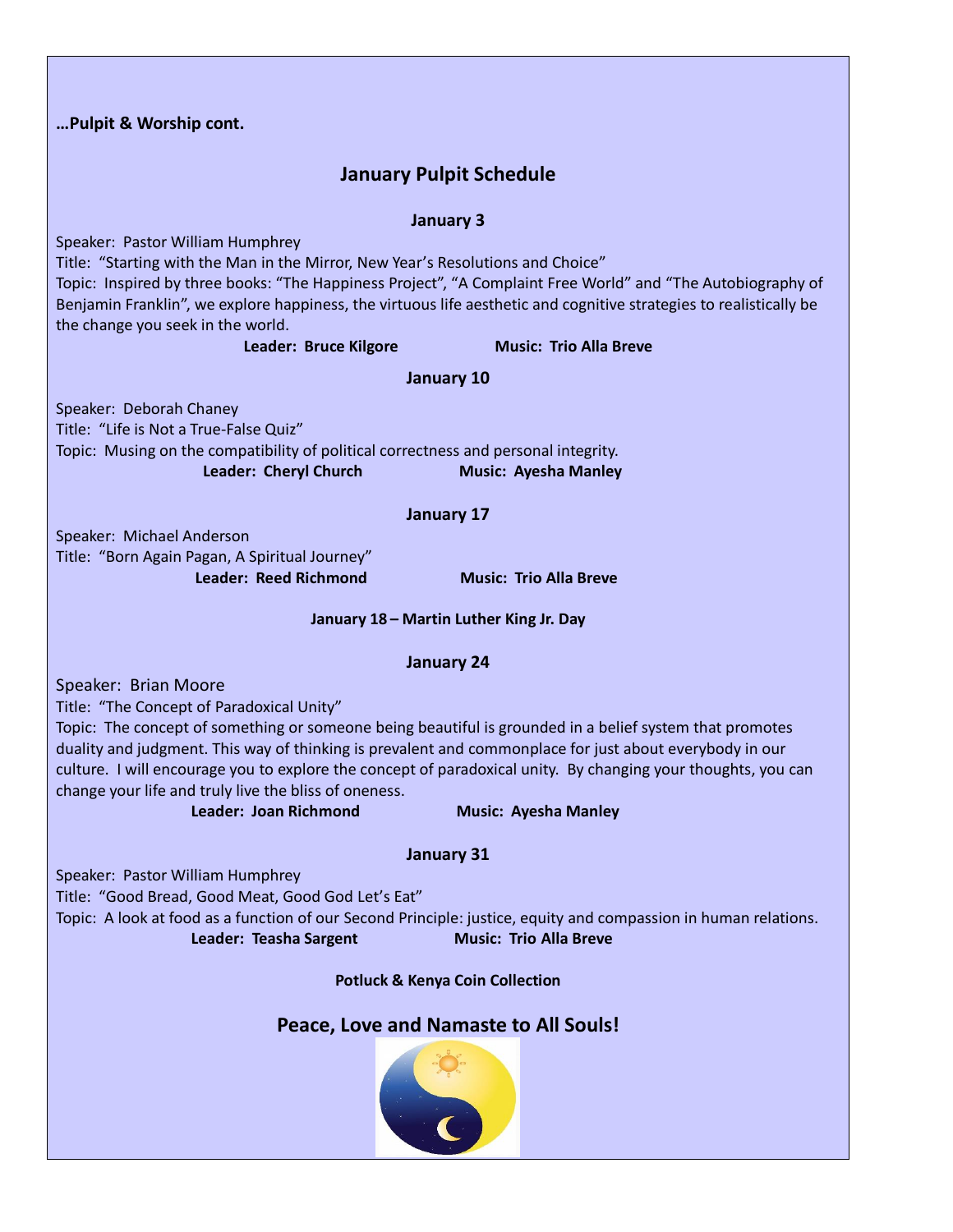# **Living Lotus Zen Sangha January Schedule**

# **Monday, January 11: 6:30pm - 8:00 pm at Relax, It's Just Coffee - 105 N. Main St., Mansfield, OH**

Sangha members and friends are invited for coffee and informal discussion over a case in this Zen book. **Book Study Discussion: "The Gateless Barrier" by Robert Aitken**



**Suggested Selections to Have Read before Discussion: "Case #7 - Chao-chou: Wash Your Bowl"**

NEED NOT HAVE ATTENDED PREVIOUS SESSIONS to jump iN! Bring your thoughts, notes, insights and confusions and a friend!

> **"A monk asked Zhaozhou to teach him. Zhaozhou asked, "Have you eaten your meal?" The monk replied, "Yes, I have." "Then go wash your bowl", said Zhaozhou. At that moment, the monk was enlightened. "**



**Monday, January 25: 6:30pm - 8:00pm at All Souls Unitarian Universalist Church – 25 Church St., Bellville, OH** Living Lotus Zen Sangha **Everyone is welcome to practice with us! No previous meditation experience necessary.**

**The church is opened at 6:00 p.m. Please enter from the side door. We sit upstairs.** Loaner meditation cushions (Zafus & Zabutons) are available, as well as pews for those who prefer/need to sit in a chair.

# **Schedule**

**6:00 pm-6:30 pm: Church Opened - Fellowship & Intro to Meditation for Beginners 6:30 pm-6:50 pm: Zazen (Sitting Meditation) 6:50 pm-7:00 pm: Kinhin (Walking Meditation) 7:00 pm-7:20 pm: Zazen (Second Period of Zazen) 7:20 pm-7:30 pm: Liturgy (Heart Sutra, Chanting and Prostrations) 7:30pm-8:00 pm: Sangha Discussion & Business**

Brief Beginner's guide to Zazen & Kinhin:<http://global.sotozen-net.or.jp/eng/practice/zazen/howto/index.html>

For more information please contact Jacqueline Moore...or visit our website and Facebook page. Website: <http://www.livinglotus.org/> Facebook:<https://www.facebook.com/Living-Lotus-Zen-Sangha-221565108160/?fref=nf>

> **In Gassho, Jacqueline Moore**